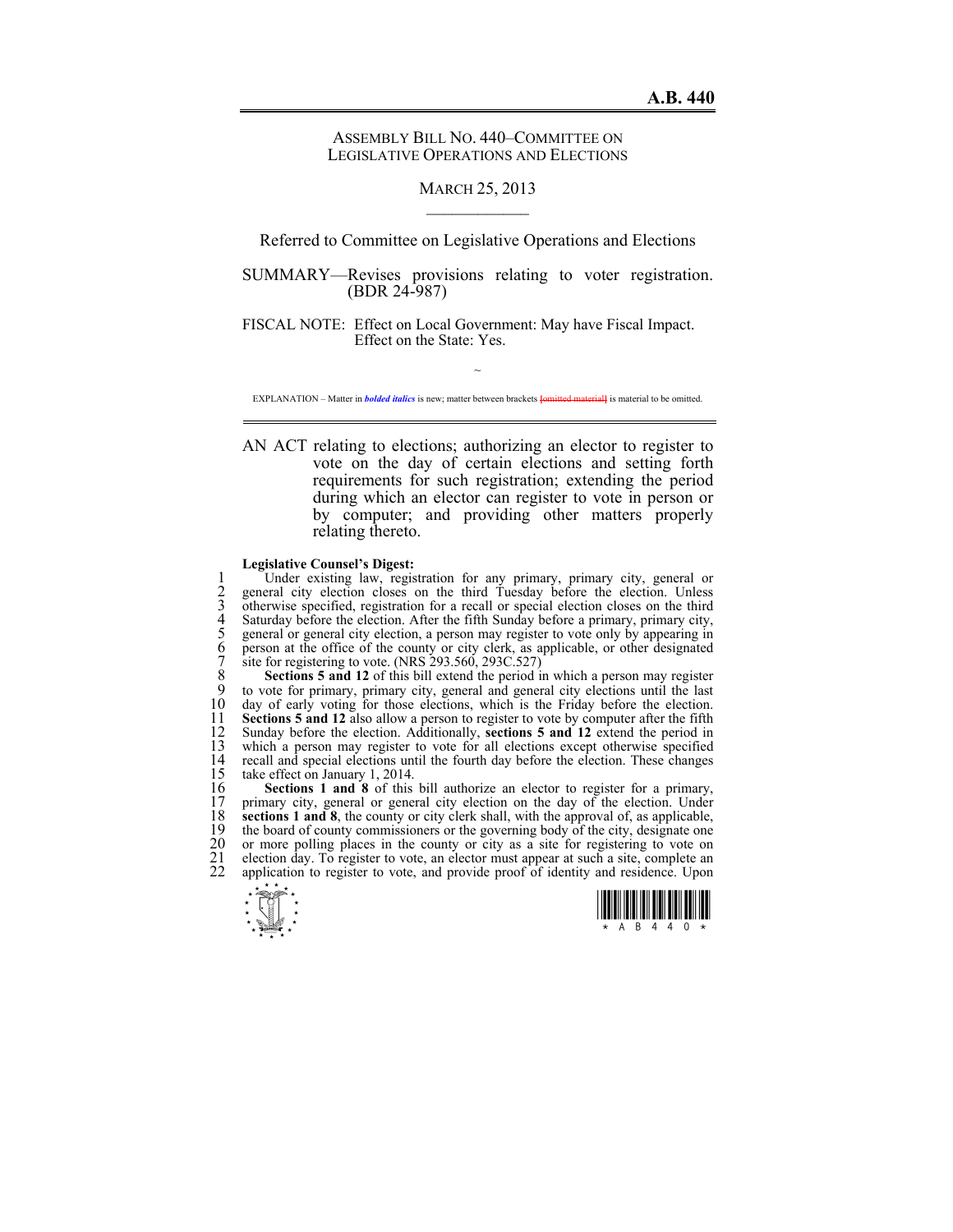23 completion of the application, the elector is deemed registered to vote and may vote in that election only at the polling place at which he or she registered to vote. These

24 in that election only at the polling place at which he or she registered to vote. These changes take effect on January 1, 2016.

changes take effect on January 1, .

THE PEOPLE OF THE STATE OF NEVADA, REPRESENTED IN SENATE AND ASSEMBLY, DO ENACT AS FOLLOWS:

**Section 1.** Chapter 293 of NRS is hereby amended by adding 2 thereto a new section to read as follows:

*1. Each county clerk shall, with the approval of the board of county commissioners, designate one or more polling places in the county as a site for an elector of the county to register to vote on the day of a primary election or general election.* 

*2. An elector who is not registered to vote by the close of registration may register to vote on the day of the primary election or general election at any polling place designated pursuant to subsection 1 by the county clerk in the county where the elector resides.* 

*3. To register to vote on the day of the primary election or general election, an elector must:* 

*(a) Appear at a polling place designated by the county clerk pursuant to subsection 1 as a site for registering to vote on the day of the election before the close of the polls;* 

*(b) Complete the application to register to vote; and* 

*(c) Provides proof of his or her residence and identity as described in subsections 4 and 5.* 

*4. The following forms of identification may be used to identify an elector applying to register to vote pursuant to this*   $section:$ 

*(a) A driver's license;* 

*(b) An identification card issued by the Department of Motor Vehicles;* 

*(c) A military identification card; or* 

*(d) Any other form of identification issued by a governmental agency which contains the signature and physical description or picture of the elector.* 

*5. The following documents may be used to establish residency if the current residential address of the elector, as indicated on the application to register to vote, is displayed on the document:* 

*(a) Any form of identification set forth in subsection 4;* 

*(b) A utility bill, including, without limitation, a bill for electricity, gas, oil, water, sewer, septic, telephone, cellular telephone or cable television;* 

*(c) A bank or credit union statement;* 



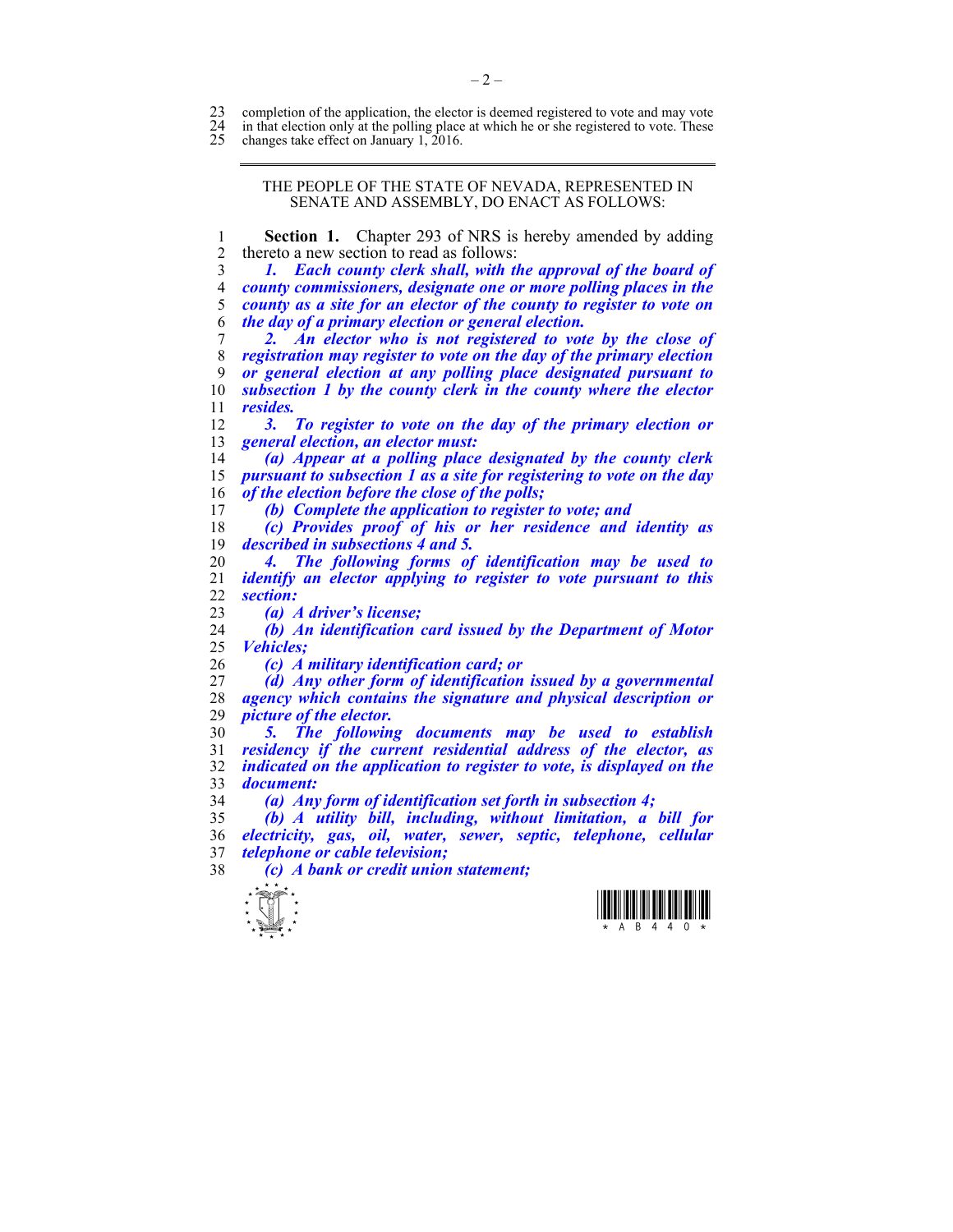1 *(d) A paycheck;* 

2 *(e) An income tax return;* 

3 *(f) A statement concerning the mortgage, rental or lease of a*  4 *residence;* 

5 *(g) A motor vehicle registration;* 

6 *(h) A property tax statement;* 

7 *(i) Any other document issued by a governmental agency; or* 

*(j) Any other official document which the county clerk, field registrar or other person designated by the county clerk to accept applications to register to vote pursuant to this section determines, in his or her discretion, to be a reliable indication of the true residential address of the elector.* 

*6. An elector who registers pursuant to this section shall be deemed to be registered to vote upon the completion of an application to register to vote and the verification of the elector's identity and residency.* 

17 *7. An elector who registers to vote pursuant to this section:* 

18 *(a) May vote in the primary election or general election only at*  19 *the polling place at which the elector registers to vote; and* 

*(b) If he or she applies to vote at the polling place at which he or she registers to vote, must sign his or her name in an election board register designated for electors who register to vote pursuant to this section.* 

24 **Sec. 2.** NRS 293.273 is hereby amended to read as follows:

25 293.273 1. Except as otherwise provided in **[**subsection 2 26 and NRS 293.305, at all elections held under the provisions of this 27 title, the polls must open at 7 a.m. and close at 7 p.m.

28 2. **[**Whenever at any election all the votes of the precinct or 29 district, as shown on the roster, have been cast, the election board 30 officers shall close the polls, and the counting of votes must begin 31 and continue without unnecessary delay until the count is 32 completed.

33  $\frac{3}{1}$  Upon opening the polls, one of the election board officers 34 shall cause a proclamation to be made that all present may be aware 35 of the fact that applications of registered voters to vote will be 36 received.

37 **[**4.**]** *3.* No person other than election board officers engaged in 38 receiving, preparing or depositing ballots may be permitted inside 39 the guardrail during the time the polls are open, except by authority 40 of the election board as necessary to keep order and carry out the 41 provisions of this title.

42 **Sec. 3.** NRS 293.356 is hereby amended to read as follows:

43 293.356 If a request is made *in person* to vote early by a 44 registered voter **[**in person,**]** *, including, without limitation, a*  45 *registered voter who registered to vote after the beginning of the* 



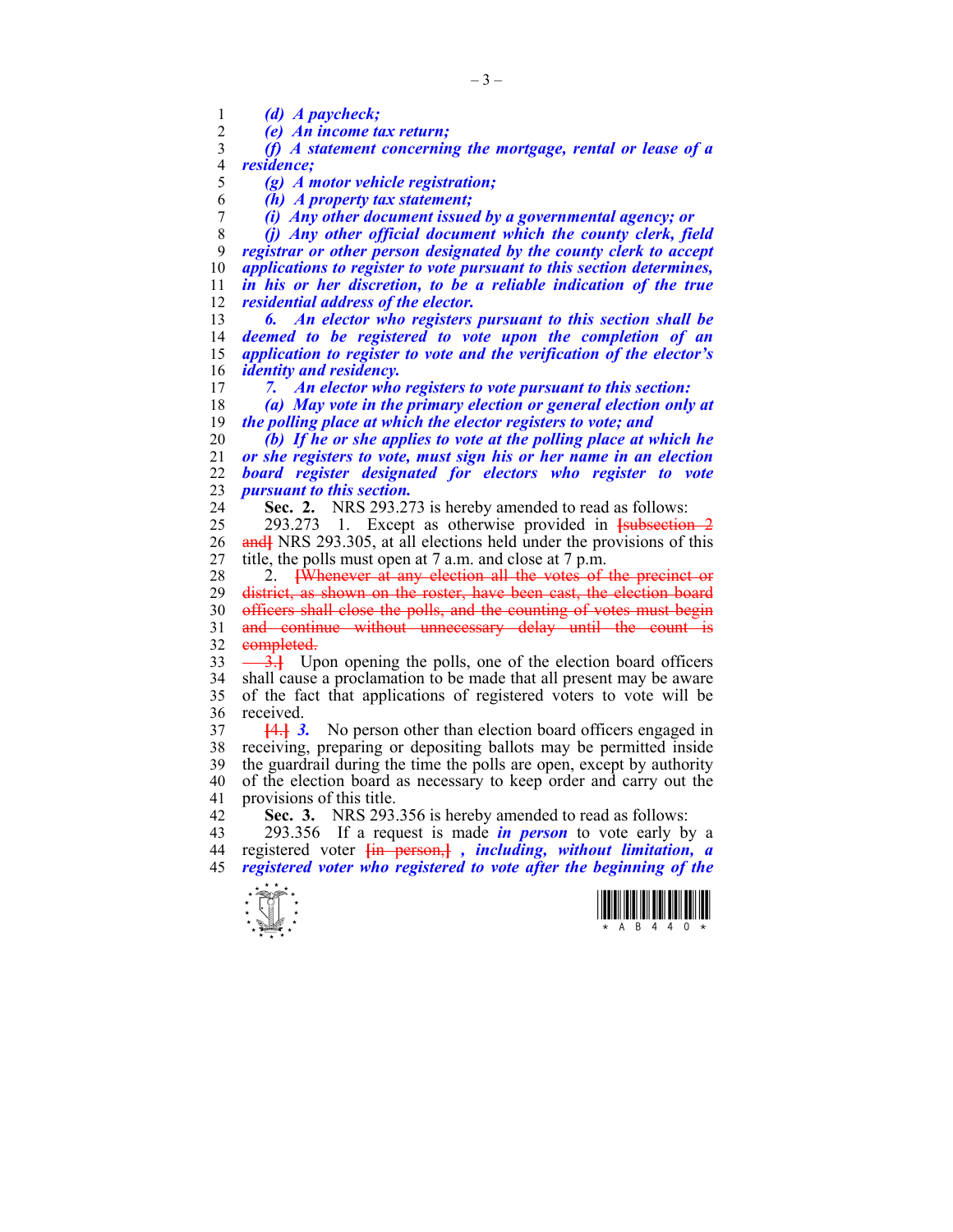1 *period for early voting by personal appearance,* the election board 2 shall issue a ballot for early voting to the voter. Such a ballot must 3 be voted on the premises of a polling place for early voting 4 established pursuant to NRS 293.3564 or 293.3572.

5 **Sec. 4.** NRS 293.557 is hereby amended to read as follows:

6 293.557 1. The county clerk may cause to be published once 7 in each of the newspapers circulated in different parts of the county 8 or cause to be published once in a newspaper circulated in the 9 county:

10 (a) An alphabetical listing of all registered voters, including the 11 precinct of each voter:

12 (1) Within the circulation area of each newspaper if the 13 listing is published in each newspaper circulated in different parts of 14 the county; or

15 (2) Within the entire county if the listing is published in only 16 one newspaper in the county; or<br>17 (b) A statement notifying the

17 (b) A statement notifying the public that the county clerk will 18 provide an alphabetical listing of the names of all registered voters 19 in the entire county and the precinct of each voter free of charge to 20 any person upon request.

21 2. If the county clerk publishes the list of registered voters, the 22 county clerk must do so:

23 (a) Not less than 2 weeks before the **[**close of registration for 24 any**]** primary election.

25 (b) After each primary election and not less than 2 weeks before 26 the **[**close of registration for the**]** ensuing general election.

27 3. The county may not pay more than 10 cents per name for 28 six-point or seven-point type or 15 cents per name for eight-point type or larger to each newspaper publishing the list. type or larger to each newspaper publishing the list.

30 4. The list of registered voters, if published, must not be 31 printed in type smaller than six-point.

32 **Sec. 5.** NRS 293.560 is hereby amended to read as follows:

33 293.560 1. Except as otherwise provided in NRS 293.502, 34 293D.230 and 293D.300, registration must close *at 5 p.m.* on the 35 **[**third Tuesday**]** *Friday* preceding any primary or general election 36 and *, except as otherwise provided by specific law, at 5 p.m.* on the 37 **[**third Saturday**]** *fourth day* preceding any recall or special election *.*  38 **[**, except that if a recall or special election is held on the same day as 39 a primary or general election, registration must close on the third 40 Tuesday preceding the day of the elections.**]**

41 2. For a primary or special election, the office of the county 42 clerk must be open until 7 p.m. **[**during**]** *on* the *next to* last **[**2 days**]** 43 *day* on which registration is open **[**.**]** *and 5 p.m. on the last day on*  44 *which registration is open.* In a county whose population is less 45 than 100,000, the office of the county clerk may close at 5 p.m.



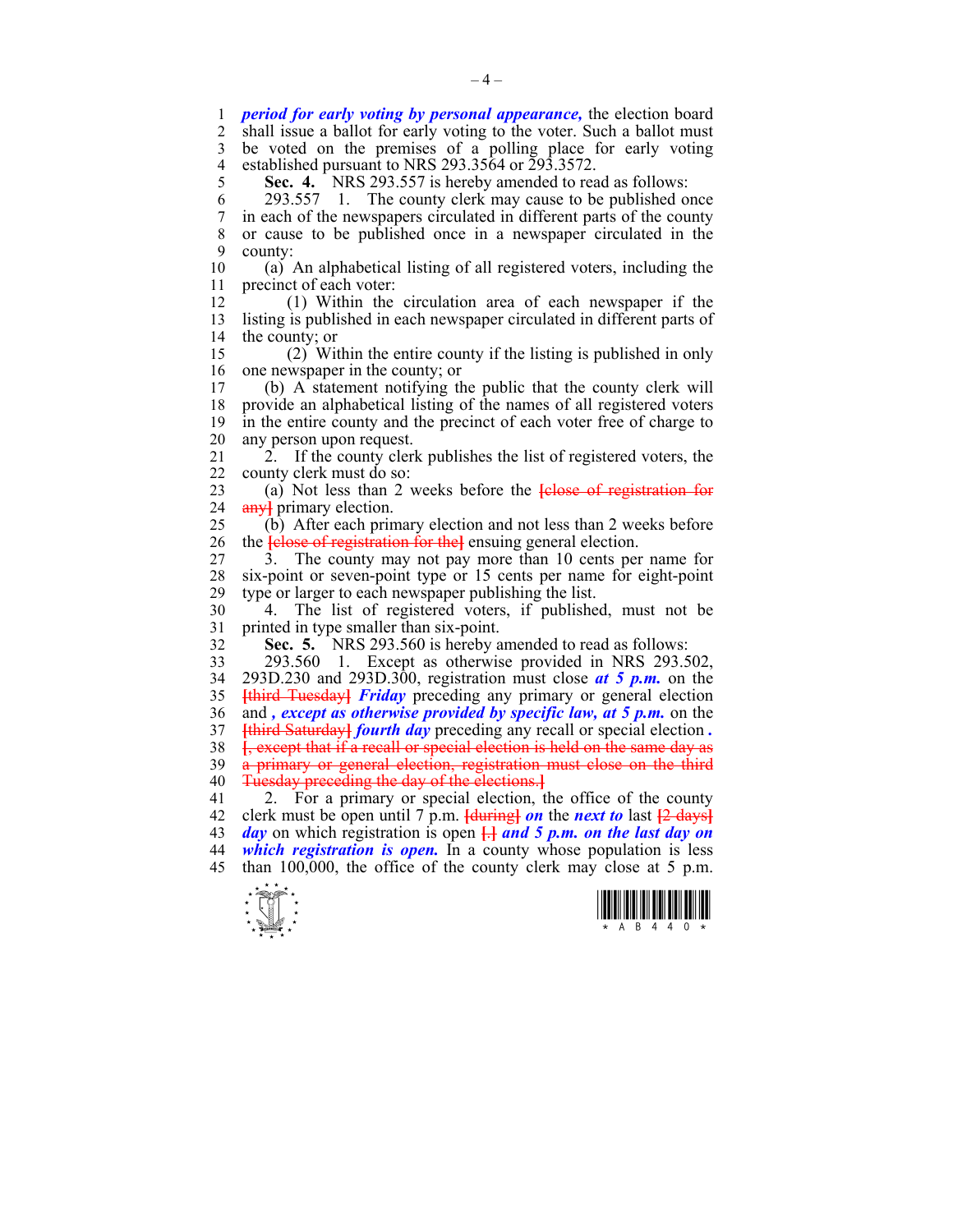1 **[**during**]** *on* the *next to* last **[**2 days**]** *day* before registration closes if approved by the board of county commissioners. 3 3. For a general election:

4 (a) In a county whose population is less than 100,000, the office 5 of the county clerk must be open until 7 p.m. **Heatler** *on* the **next to** 5 of the county clerk must be open until 7 p.m. **[**during**]** *on* the *next to*  6 last **[**2 days**]** *day* on which registration is open **[**.**]** *and 5 p.m. on the*  7 *last day on which registration is open.* The office of the county 8 clerk may close at 5 p.m. *on the next to last day on which*  9 *registration is open* if approved by the board of county 10 commissioners.

11 (b) In a county whose population is 100,000 or more, the office 12 of the county clerk must be open during the last 4 days on which 13 registration is open, according to the following schedule:

14 (1) On **[**weekdays**]** *a day other than the last day on which*  15 *registration is open,* until 9 p.m.; **[**and**]**

16 (2) A minimum of 8 hours on Saturdays, Sundays and legal 17 holidays  $H : and$ 17 holidays **[**.**]** *; and* 

18 *(3) On the last day on which registration is open, until*  19 *5 p.m.*

20 4. Except for a special election held pursuant to chapter 306 or 21 350 of NRS:

22 (a) The county clerk of each county shall cause a notice signed 23 by him or her to be published in a newspaper having a general 24 circulation in the county indicating:

25 (1) The day and time that registration will be closed; and

26 (2) If the county clerk has designated a county facility 27 pursuant to NRS 293.5035, the location of that facility.

 $28 \rightarrow$  If no such newspaper is published in the county, the publication 29 may be made in a newspaper of general circulation published in the 30 nearest county in this State.

31 (b) The notice must be published once each week for 4 32 consecutive weeks next preceding the close of registration for any 33 election.

34 5. The offices of the county clerk, a county facility designated 35 pursuant to NRS 293.5035 and other ex officio registrars may 36 remain open on the last Friday in October in each even-numbered 37 year.

38 6. For the period beginning on the fifth Sunday preceding any 39 primary or general election and ending on the **[**third Tuesday**]** 40 *Friday* preceding any primary or general election, an elector may 41 register to vote only by **[**appearing**]** *:* 

42 *(a) Appearing* in person at the office of the county clerk **[**or, if**]** *;*  43 *(b) If* open, *appearing in person at* a county facility designated 44 pursuant to NRS 293.5035 **[**.**]** *; or* 



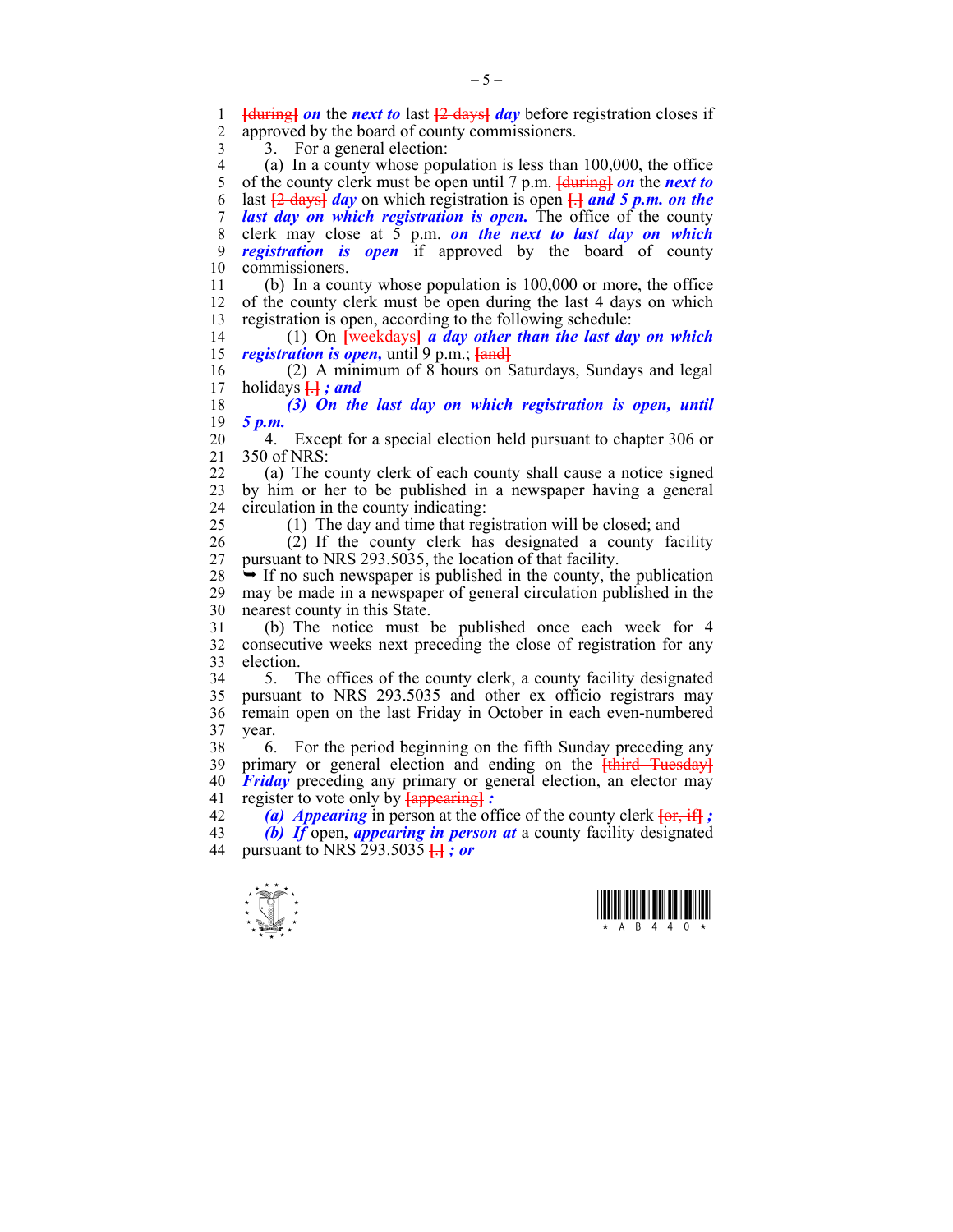1 *(c) If the county clerk has established a system to allow*  2 *electors to register to vote by computer pursuant to NRS 293.506,*  3 *registering by computer.*

4 7. A county facility designated pursuant to NRS 293.5035 may 5 be open during the periods described in this section for such hours 6 of operation as the county clerk may determine, as set forth in 7 subsection 3 of NRS 293.5035.

8 **Sec. 6.** NRS 293.560 is hereby amended to read as follows:

9 293.560 1. Except as otherwise provided in NRS 293.502, 10 293D.230 and 293D.300 registration must close at 5 p.m. on the 11 Friday preceding any primary or general election and, except as 12 otherwise provided by specific law, at 5 p.m. on the fourth day 13 preceding any recall or special election. *Except as otherwise*  14 *provided in section 1 of this act, after the close of registration for*  15 *an election, no person may register to vote for the election.* 

16 2. For a primary or special election, the office of the county 17 clerk must be open until  $\bar{7}$  p.m. on the next to last day on which 18 registration is open and 5 p.m. on the last day on which registration 19 is open. In a county whose population is less than 100,000, the 20 office of the county clerk may close at 5 p.m. on the next to last day 21 before registration closes if approved by the board of county 22 commissioners.

23 3. For a general election:

24 (a) In a county whose population is less than 100,000, the office 25 of the county clerk must be open until 7 p.m. on the next to last day 26 on which registration is open and 5 p.m. on the last day on which 27 registration is open. The office of the county clerk may close at 28 5 p.m. on the next to last day on which registration is open if 29 approved by the board of county commissioners.

30 (b) In a county whose population is 100,000 or more, the office 31 of the county clerk must be open during the last 4 days on which 32 registration is open, according to the following schedule:

33 (1) On a day other than the last day on which registration is 34 open, until 9 p.m.;

35 (2) A minimum of 8 hours on Saturdays, Sundays and legal 36 holidays; and

37 (3) On the last day on which registration is open, until 5 p.m.

38 4. Except for a special election held pursuant to chapter 306 or 39 350 of NRS:

40 (a) The county clerk of each county shall cause a notice signed 41 by him or her to be published in a newspaper having a general 42 circulation in the county indicating:

43 (1) The day and time that registration will be closed; and

44 (2) If the county clerk has designated a county facility 45 pursuant to NRS 293.5035, the location of that facility.



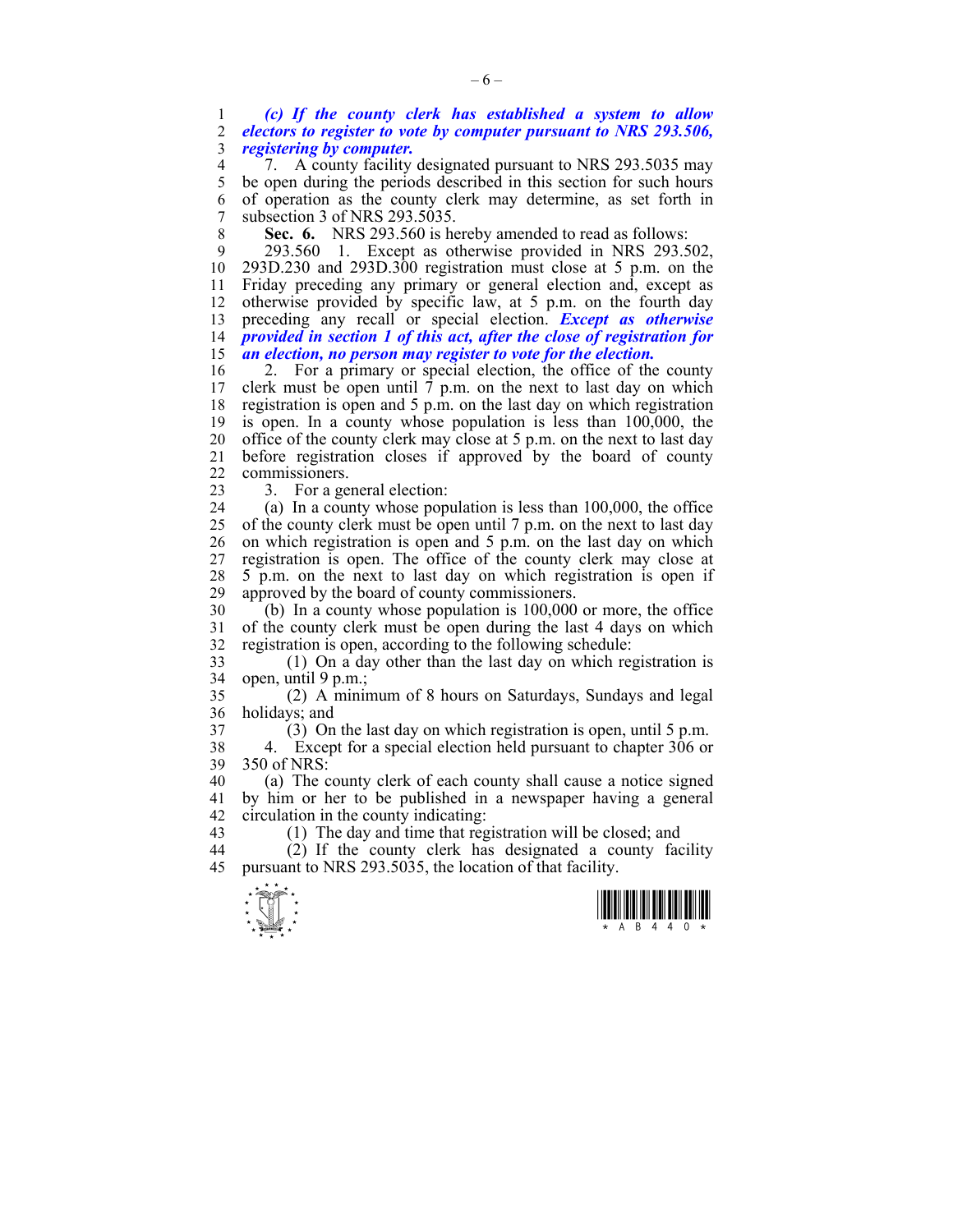$1 \rightarrow$  If no such newspaper is published in the county, the publication  $2 \text{ }$  may be made in a newspaper of general circulation published in the may be made in a newspaper of general circulation published in the 3 nearest county in this State.

4 (b) The notice must be published once each week for 4<br>5 consecutive weeks next preceding the close of registration for any 5 consecutive weeks next preceding the close of registration for any 6 election.

7 5. The offices of the county clerk, a county facility designated 8 pursuant to NRS 293.5035 and other ex officio registrars may 9 remain open on the last Friday in October in each even-numbered 10 year.

11 6. For the period beginning on the fifth Sunday preceding any 12 primary or general election and ending on the Friday preceding any 13 primary or general election, an elector may register to vote only by:

14 (a) Appearing in person at the office of the county clerk;

15 (b) If open, appearing in person at a county facility designated 16 pursuant to NRS 293.5035; or<br>17 (c) If the county clerk has

17 (c) If the county clerk has established a system to allow electors 18 to register to vote by computer pursuant to NRS 293.506, registering 19 by computer.

20 7. A county facility designated pursuant to NRS 293.5035 may 21 be open during the periods described in this section for such hours 22 of operation as the county clerk may determine, as set forth in 23 subsection 3 of NRS 293.5035.

24 **Sec. 7.** NRS 293.567 is hereby amended to read as follows:

25 293.567 After the close of registration for each primary 26 election but not later than **[**the Friday preceding**]** *the opening of the*  27 *polls for* the primary election and after the close of registration for 28 each general election but not later than **[**the Friday preceding**]** *the*  29 *opening of the polls for* the general election, the county clerk shall 30 ascertain by precinct and district the number of registered voters in 31 the county and their political affiliation, if any, and shall transmit 32 that information to the Secretary of State.

33 **Sec. 8.** Chapter 293C of NRS is hereby amended by adding 34 thereto a new section to read as follows:

*1. Each city clerk shall, with the approval of the governing body of the city, designate one or more polling places in the city as a site for an elector of the city to register to vote on the day of a primary city election or general city election.* 

*2. An elector who is not registered to vote by the close of registration may register to vote on the day of the primary city election or general city election at any polling place designated pursuant to subsection 1 by the city clerk in the city where the elector resides.* 

44 *3. To register to vote on the day of the primary city election or*  45 *general city election, an elector must:* 



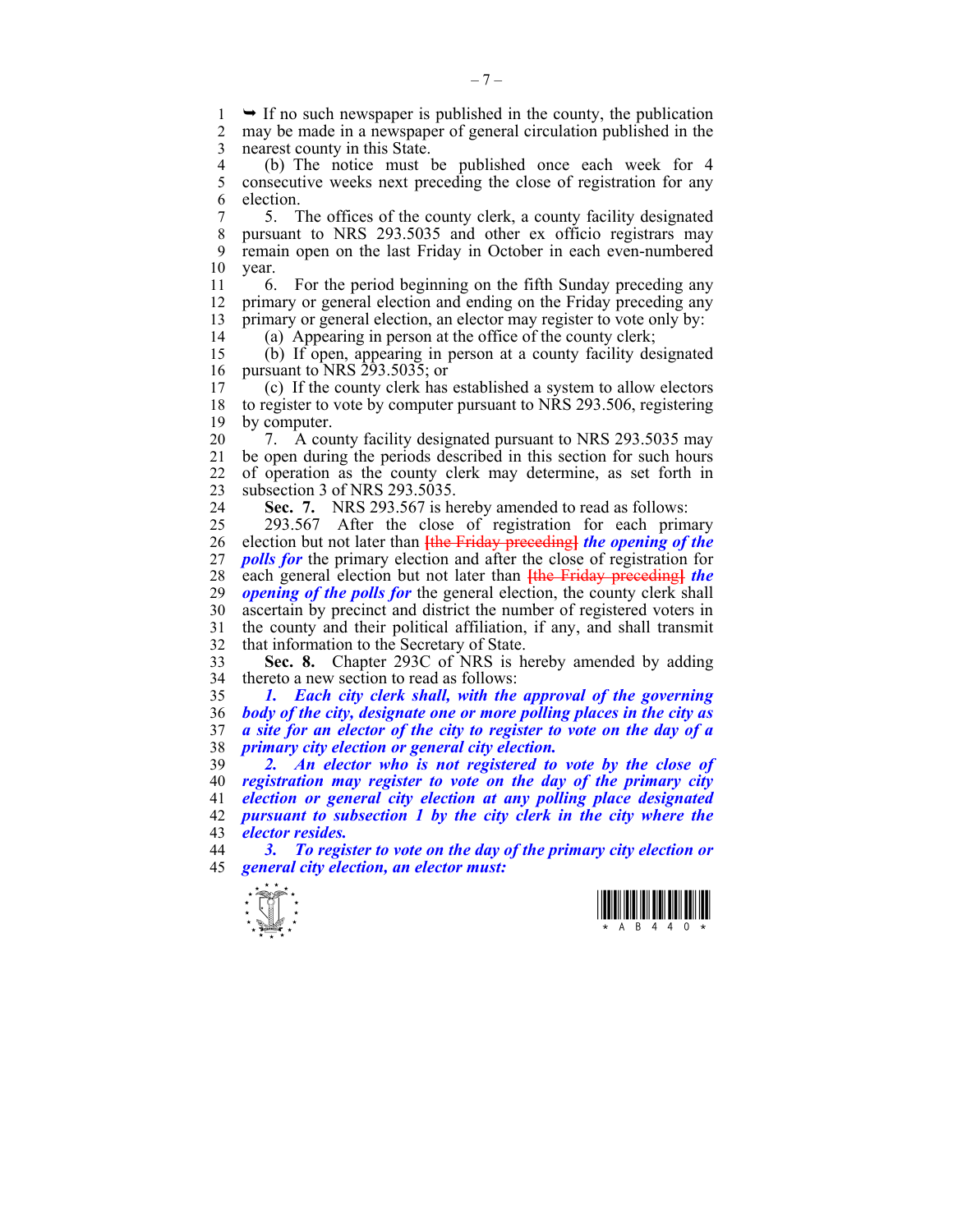*(a) Appear at a polling place designated by the city clerk pursuant to subsection 1 as a site for registering to vote on the day of the election before the close of the polls;* 

*(b) Complete the application to register to vote; and* 

*(c) Provide proof of his or her residence and identity as described in subsections 4 and 5.* 

*4. The following forms of identification may be used to identify an elector applying to register to vote pursuant to this section:* 

*(a) A driver's license;* 

*(b) An identification card issued by the Department of Motor Vehicles;* 

*(c) A military identification card; or* 

*(d) Any other form of identification issued by a governmental agency which contains the signature and physical description or picture of the elector.* 

*5. The following documents may be used to establish residency if the current residential address of the elector, as indicated on the application to register to vote, is displayed on the document:* 

*(a) Any form of identification set forth in subsection 4;* 

*(b) A utility bill, including, without limitation, a bill for electricity, gas, oil, water, sewer, septic, telephone, cellular telephone or cable television;* 

*(c) A bank or credit union statement;* 

*(d) A paycheck;* 

*(e) An income tax return;* 

*(f) A statement concerning the mortgage, rental or lease of a residence;* 

*(g) A motor vehicle registration;* 

*(h) A property tax statement;* 

*(i) Any other document issued by a governmental agency; or* 

*(j) Any other document which the city clerk, field registrar or other person designated by the city clerk to accept applications to register to vote pursuant to this section determines, in his or her discretion, to be a reliable indication of the true residential address of the elector.* 

*6. An elector who registers to vote pursuant to this section shall be deemed to be registered to vote upon the completion of an application to register to vote and the verification of the elector's identity and residency.* 

*7. An elector who registers to vote pursuant to this section:* 

*(a) May vote in the primary city election or general city election only at the polling place at which the elector registers to vote; and* 



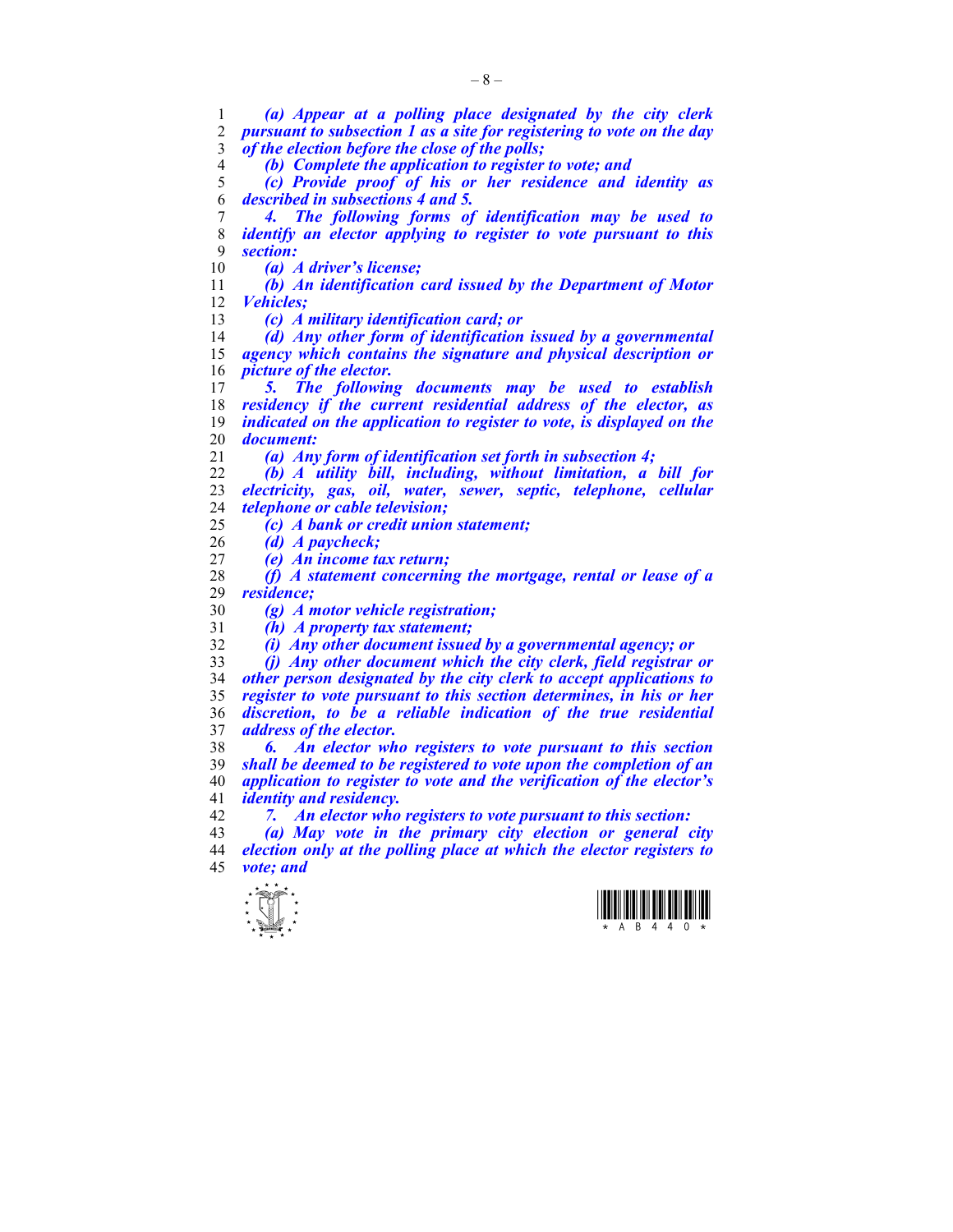1 *(b) If he or she applies to vote at the polling place at which he*  2 *or she registers to vote, must sign his or her name in an election*  3 *board register designated for electors who register to vote*  4 *pursuant to this section.*  5 **Sec. 9.** NRS 293C.112 is hereby amended to read as follows: 6 293C.112 1. **[**The**]** *Except as otherwise provided in*  7 *subsection 2, the* governing body of a city may conduct a city 8 election in which all ballots must be cast by mail if: 9 (a) The election is a special election; or 10 (b) The election is a primary city election or general city 11 election in which the ballot includes only: 12 (1) Offices and ballot questions that may be voted on by the 13 registered voters of only one ward; or 14 (2) One office or ballot question. 15 2. *If an elector registers to vote on the day of a primary city*  16 *election or general city election pursuant to section 8 of this act,*  17 *the elector must be allowed to vote in person at the polling place*  18 *where he or she registered to vote.*  19 *3.* The provisions of NRS 293C.265 to 293C.302, inclusive, 20 293C.305 to 293C.340, inclusive, and 293C.355 to 293C.361, 21 inclusive, do not apply to an election conducted pursuant to this 22 section. 23 **[**3.**]** *4.* For the purposes of an election conducted pursuant to 24 this section, each precinct in the city shall be deemed to have been 25 designated a mailing precinct pursuant to NRS 293C.342. 26 **Sec. 10.** NRS 293C.267 is hereby amended to read as follows: 27 293C.267 1. Except as otherwise provided in **[**subsection 2**]** 28 and NRS 293C.297, at all elections held pursuant to the provisions 29 of this chapter, the polls must open at 7 a.m. and close at 7 p.m. 30 2. **[**Whenever at any election all the votes of the precinct or 31 district, as shown on the roster, have been cast, the election board 32 officers shall close the polls and the counting of votes must begin 33 and continue without unnecessary delay until the count is 34 completed.  $\frac{35}{10}$  Upon opening the polls, one of the election board officers 36 shall cause a proclamation to be made so that all present may be 37 aware of the fact that applications of registered voters to vote will be 38 received. 39 **[**4.**]** *3.* No person other than election board officers engaged in 40 receiving, preparing or depositing ballots may be permitted inside 41 the guardrail during the time the polls are open, except by authority 42 of the election board as necessary to keep order and carry out the 43 provisions of this chapter.



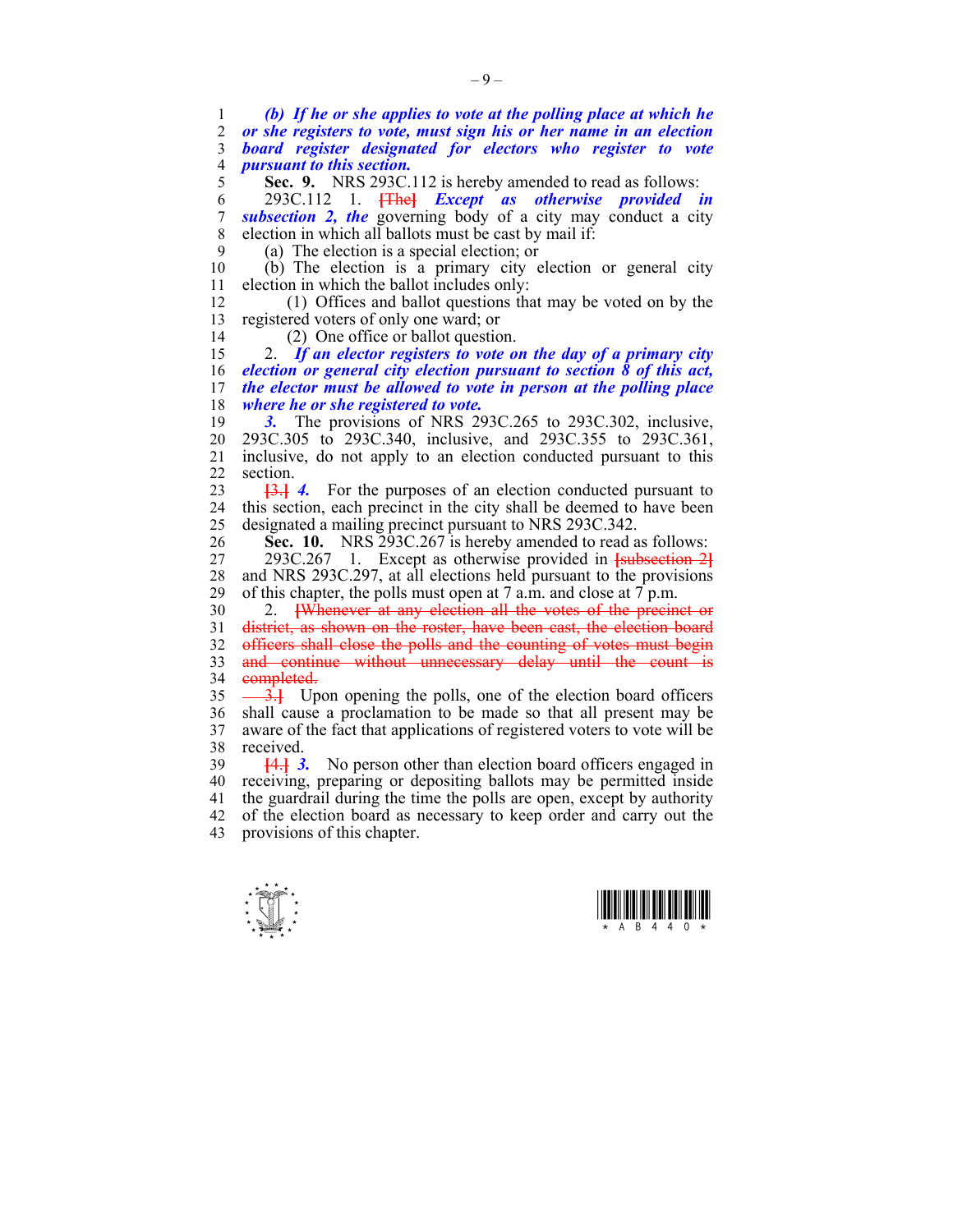**Sec. 11.** NRS 293C.356 is hereby amended to read as follows:<br>2 293C 356 1 If a request is made *in person* to vote early by a

2 293C.356 1. If a request is made *in person* to vote early by a 3 registered voter **[**in person,**]** *, including, without limitation, a*  4 *registered voter who registered to vote after the beginning of the*  5 *period for early voting by personal appearance,* the city clerk shall 6 issue a ballot for early voting to the voter. Such a ballot must be 7 voted on the premises of the clerk's office and returned to the clerk.

8 2. On the dates for early voting prescribed in NRS 293C.3568, 9 each city clerk shall provide a voting booth, with suitable equipment 10 for voting, on the premises of the city clerk's office for use by 11 registered voters who are issued ballots for early voting in 12 accordance with this section.

13 **Sec. 12.** NRS 293C.527 is hereby amended to read as follows: 14 293C.527 1. Except as otherwise provided in NRS 293.502, 15 293D.230 and 293D.300, registration must close *at 5 p.m.* on the 16 **[**third Tuesday**]** *Friday* preceding any primary city election or 17 general city election and *, except as otherwise provided by specific*  18 *law, at 5 p.m.* on the **[**third Saturday**]** *fourth day* preceding any 19 recall or special election *.* **[**, except that if a recall or special election 20 is held on the same day as a primary city election or general city 21 election, registration must close on the third Tuesday preceding the 22 day of the elections.**]**

23 2. For a primary city election or special city election, the office 24 of the city clerk must be open until 7 p.m. **[**during**]** *on* the *next to*  25 last **[**2 days**]** *day* on which registration is open **[**.**]** *and 5 p.m. on the*  26 *last day on which registration is open.* In a city whose population is 27 less than 25,000, the office of the city clerk may close at 5 p.m. *on*  28 *the next to last day before registration closes* if approved by the 29 governing body of the city.

30 3. For a general *city* election:

31 (a) In a city whose population is less than 25,000, the office of 32 the city clerk must be open until 7 p.m. **[**during**]** *on* the *next to* last 33 **[**2 days**]** *day* on which registration is open **[**.**]** *and 5 p.m. on the last*  34 *day on which registration is open.* The office of the city clerk may 35 close at 5 p.m. *on the next to last day on which registration is open*  36 if approved by the governing body of the city.

37 (b) In a city whose population is 25,000 or more, the office of 38 the city clerk must be open during the last 4 days on which 39 registration is open, according to the following schedule:

40 (1) On **[**weekdays**]** *a day other than the last day on which*  41 *registration is open,* until 9 p.m.; **[**and**]**

42 (2) A minimum of 8 hours on Saturdays, Sundays and legal 43 holidays  $\overline{H}$  *; and* 

44 *(3) On the last day on which registration is open, until*  45 *5 p.m.* 



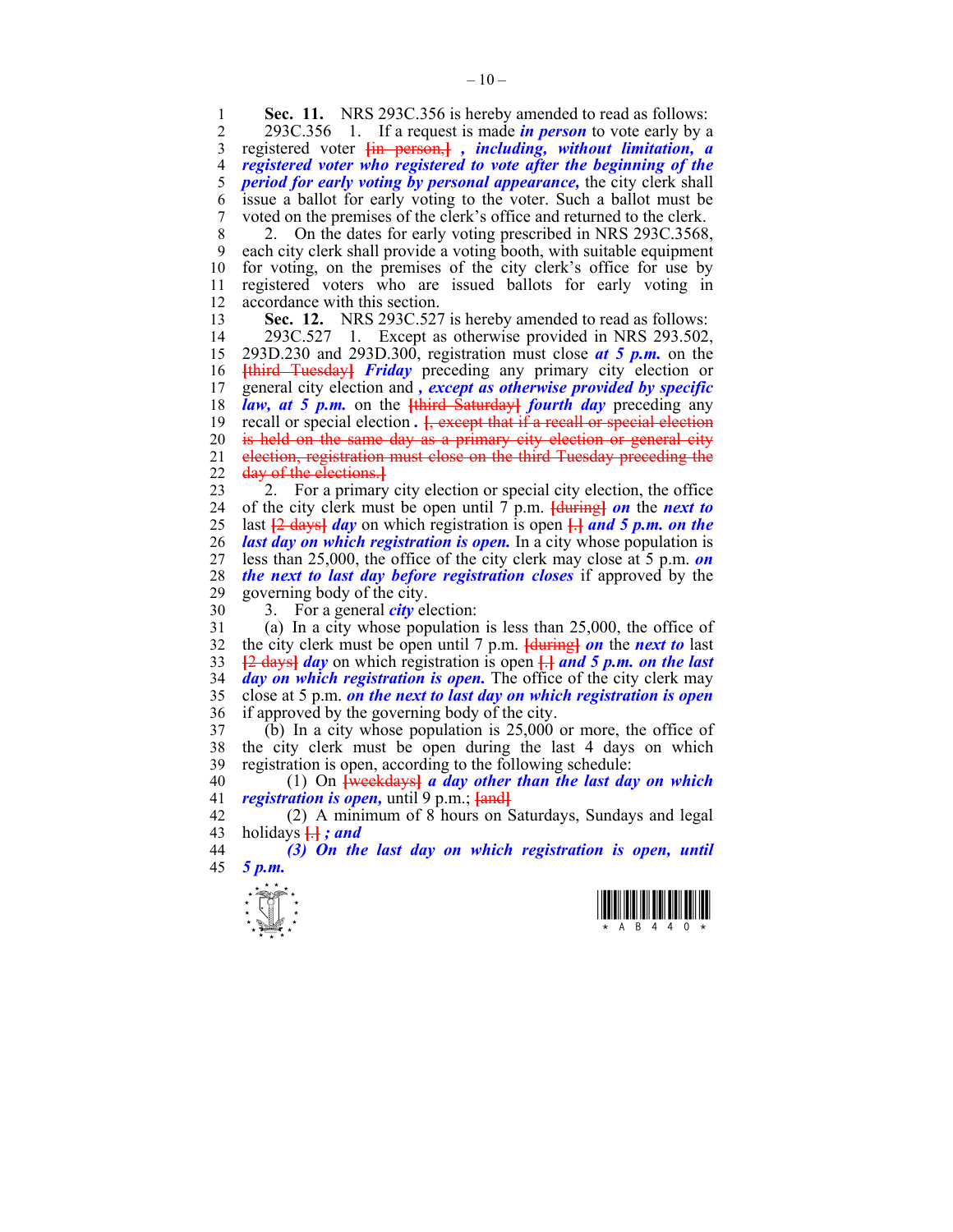1 4. Except for a special election held pursuant to chapter 306 or<br>2 350 of NRS: 2 350 of NRS:

3 (a) The city clerk of each city shall cause a notice signed by him 4 or her to be published in a newspaper having a general circulation in 5 the city indicating: the city indicating:

6 (1) The day and time that registration will be closed; and

7 (2) If the city clerk has designated a municipal facility 8 pursuant to NRS 293C.520, the location of that facility.

 $9 \rightarrow$  If no newspaper is of general circulation in that city, the 10 publication may be made in a newspaper of general circulation in 11 the nearest city in this State.

12 (b) The notice must be published once each week for 4 13 consecutive weeks next preceding the close of registration for any 14 election.

15 5. For the period beginning on the fifth Sunday preceding any 16 primary city election or general city election and ending on the 17 **[**third Tuesday**]** *Friday* preceding any primary city election or 18 general city election, an elector may register to vote only by 19 **[**appearing**]** *:* 

20  $(a)$  *Appearing* in person at the office of the city clerk  $\overline{\{or, if\}}$ ;

21 *(b) If* open, *appearing in person at* a municipal facility 22 designated pursuant to NRS 293C.520 **[**.**]** *; or* 

23 *(c) If the county clerk of the county in which the city is located*  24 *has established a system to allow electors to register to vote by*  25 *computer pursuant to NRS 293.506, registering by computer.* 

26 6. A municipal facility designated pursuant to NRS 293C.520 27 may be open during the periods described in this section for such 28 hours of operation as the city clerk may determine, as set forth in subsection 3 of NRS 293C.520. subsection  $\overline{3}$  of NRS 293C.520.

30 **Sec. 13.** NRS 293C.527 is hereby amended to read as follows:

31 293C.527 1. Except as otherwise provided in NRS 293.502, 32 293D.230 and 293D.300, registration must close at 5 p.m. on the 33 Friday preceding any primary city election or general city election 34 and, except as otherwise provided by specific law, at 5 p.m. on the 35 fourth day preceding any recall or special election. *Except as*  36 *otherwise provided in section 8 of this act, after the close of*  37 *registration for an election, no person may register to vote for the*  38 *election.* 

39 2. For a primary city election or special city election, the office 40 of the city clerk must be open until 7 p.m. on the next to last day on 41 which registration is open and 5 p.m. on the last day on which 42 registration is open. In a city whose population is less than 25,000, 43 the office of the city clerk may close at  $\bar{5}$  p.m. on the next to last day 44 before registration closes if approved by the governing body of the 45 city.



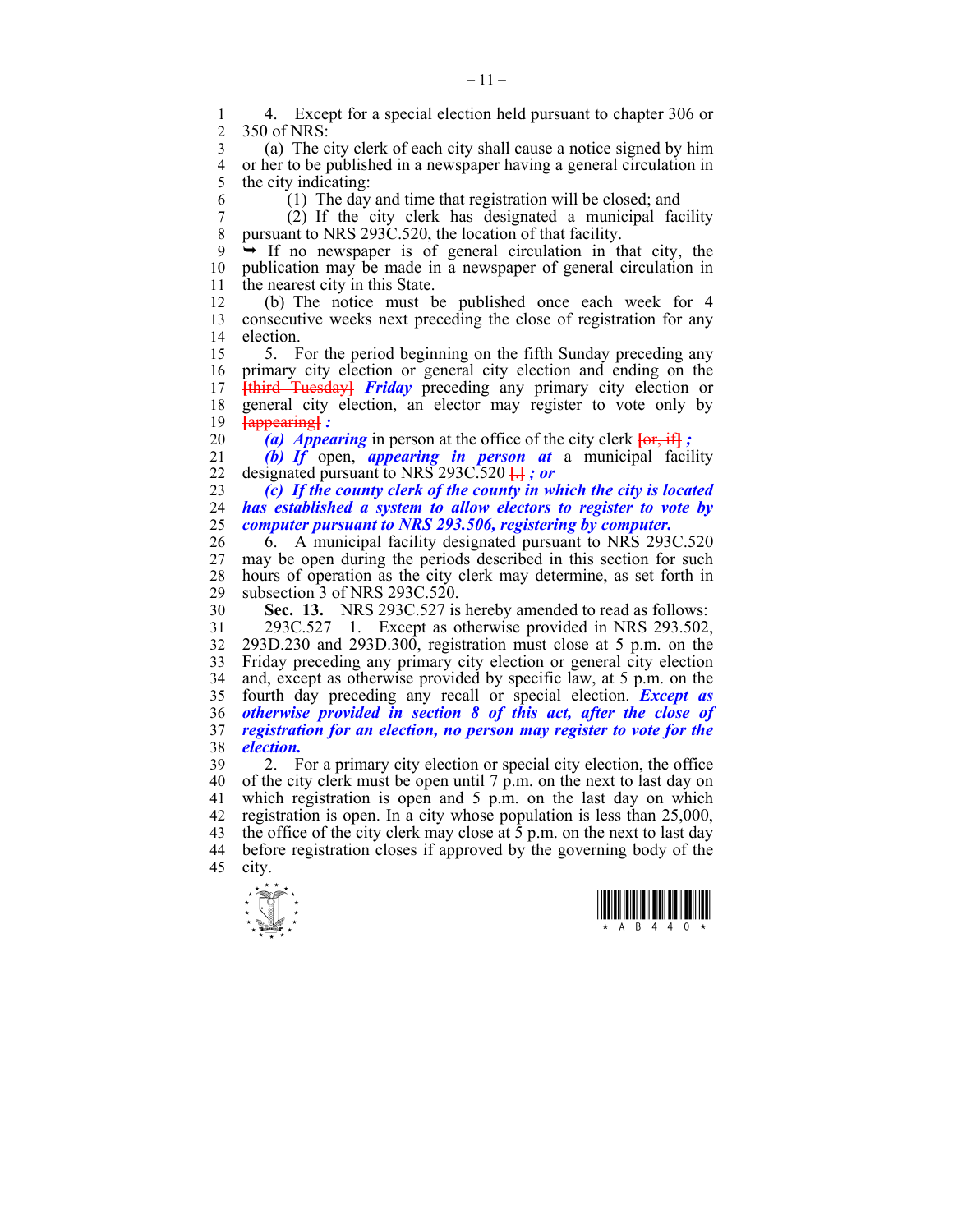1 3. For a general city election:<br>2 (a) In a city whose population

(a) In a city whose population is less than  $25,000$ , the office of 3 the city clerk must be open until 7 p.m. on the next to last day on 4 which registration is open and 5 p.m. on the last day on which 5 registration is open. The office of the city clerk may close at 5 p.m. 6 on the next to last day on which registration is open if approved by 7 the governing body of the city.

8 (b) In a city whose population is 25,000 or more, the office of 9 the city clerk must be open during the last 4 days on which 10 registration is open, according to the following schedule:

11 (1) On a day other than the last day on which registration is 12 open, until  $9 \text{ p.m.};$ 

13 (2) A minimum of 8 hours on Saturdays, Sundays and legal 14 holidays; and

15 (3) On the last day on which registration is open, until 5 p.m.

16 4. Except for a special election held pursuant to chapter 306 or 17 350 of NRS:  $350$  of NRS:

18 (a) The city clerk of each city shall cause a notice signed by him 19 or her to be published in a newspaper having a general circulation in 20 the city indicating:

21 (1) The day and time that registration will be closed; and

22 (2) If the city clerk has designated a municipal facility 23 pursuant to NRS 293C.520, the location of that facility.

 $24 \rightarrow$  If no newspaper is of general circulation in that city, the 25 publication may be made in a newspaper of general circulation in 26 the nearest city in this State.

27 (b) The notice must be published once each week for 4 28 consecutive weeks next preceding the close of registration for any election. election.

30 5. For the period beginning on the fifth Sunday preceding any 31 primary city election or general city election and ending on the 32 Friday preceding any primary city election or general city election, 33 an elector may register to vote only by:

34 (a) Appearing in person at the office of the city clerk;

35 (b) If open, appearing in person at a municipal facility 36 designated pursuant to NRS 293C.520; or

37 (c) If the county clerk of the county in which the city is located 38 has established a system to allow electors to register to vote by 39 computer pursuant to NRS 293.506, registering by computer.

40 6. A municipal facility designated pursuant to NRS 293C.520 41 may be open during the periods described in this section for such 42 hours of operation as the city clerk may determine, as set forth in 43 subsection 3 of NRS 293C.520.

44 **Sec. 14.** 1. This section and sections 3, 4, 5, 7, 11 and 12 of 45 this act become effective upon passage and approval for purposes of